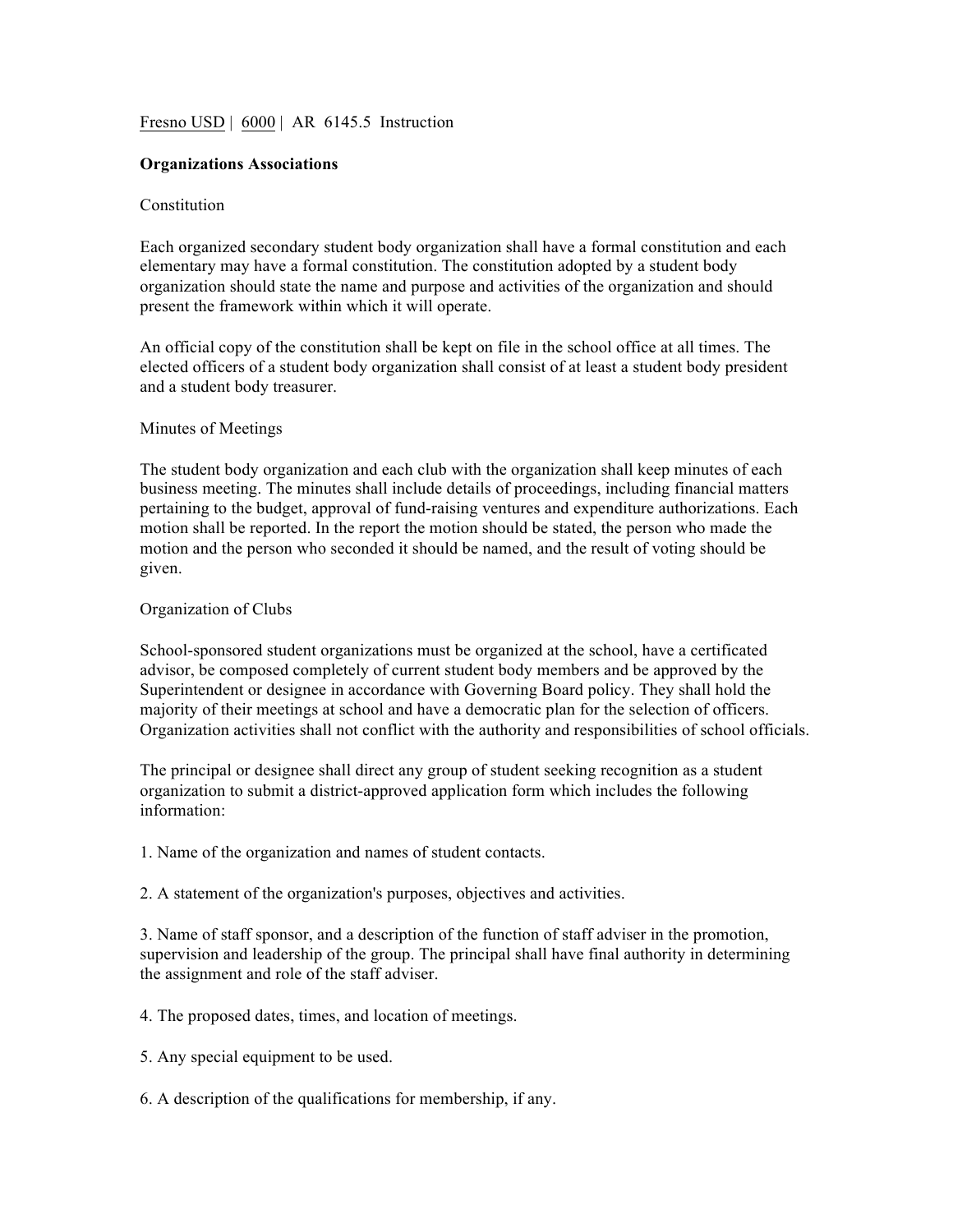7. If a curriculum-related group, a statement of the relation of the club to the curriculum and/or instructional program.

The principal or designee shall establish school rules governing the meetings of curriculumrelated groups. Such rules may vary depending on the circumstances that apply such as whether or not academic credit is given for participation in the group.

### Finance Committee

Each elementary and middle school student body organization may establish a finance committee. Each high school student body organization shall establish a finance committee.

The finance committee of the student body organization is made up of the director of student body activities and the elected student body officers. It should prepare and submit to the student council a budget for adoption. The committee should also inform the council of the requirement that the council maintain records of its actions. Finally, the committee should act in an advisory capacity regarding the management of student body organization funds.

# Student Body Budgets

Each elementary and middle school student body may prepare an annual budget. Each high school shall prepare an annual budget. A preliminary budget prepared by the school finance committee shall be submitted to the student governing body at a time specified in the school's constitution. The preliminary budget shall provide estimated revenues, expenditures and surplus to be on hand at the end of the year. A final or adopted budget shall be approved by the student governing body by a time specified in the school's constitution.

To the extent possible the student body activities must be self-supporting. Individual student bodies must not accumulate excessive ending balances.

Throughout the year, periodic budget reports shall be submitted to the student governing body.

Student Body Finances

#### Activities

In general a student body organization may engage in any and all activities which are permitted by the Education Code and are consistent with Board policy, district regulations and district procedures.

The following types of activities shall not be engaged in:

1. Activities which subject the district to legal or financial risk or activities which can place students in excessively hazardous or unsafe positions. Examples of these types of activities are those that involve students in the handling of dangerous chemicals, dangerous machines, explosives or other hazardous activities.

2. Activities which are contrary to public policy.